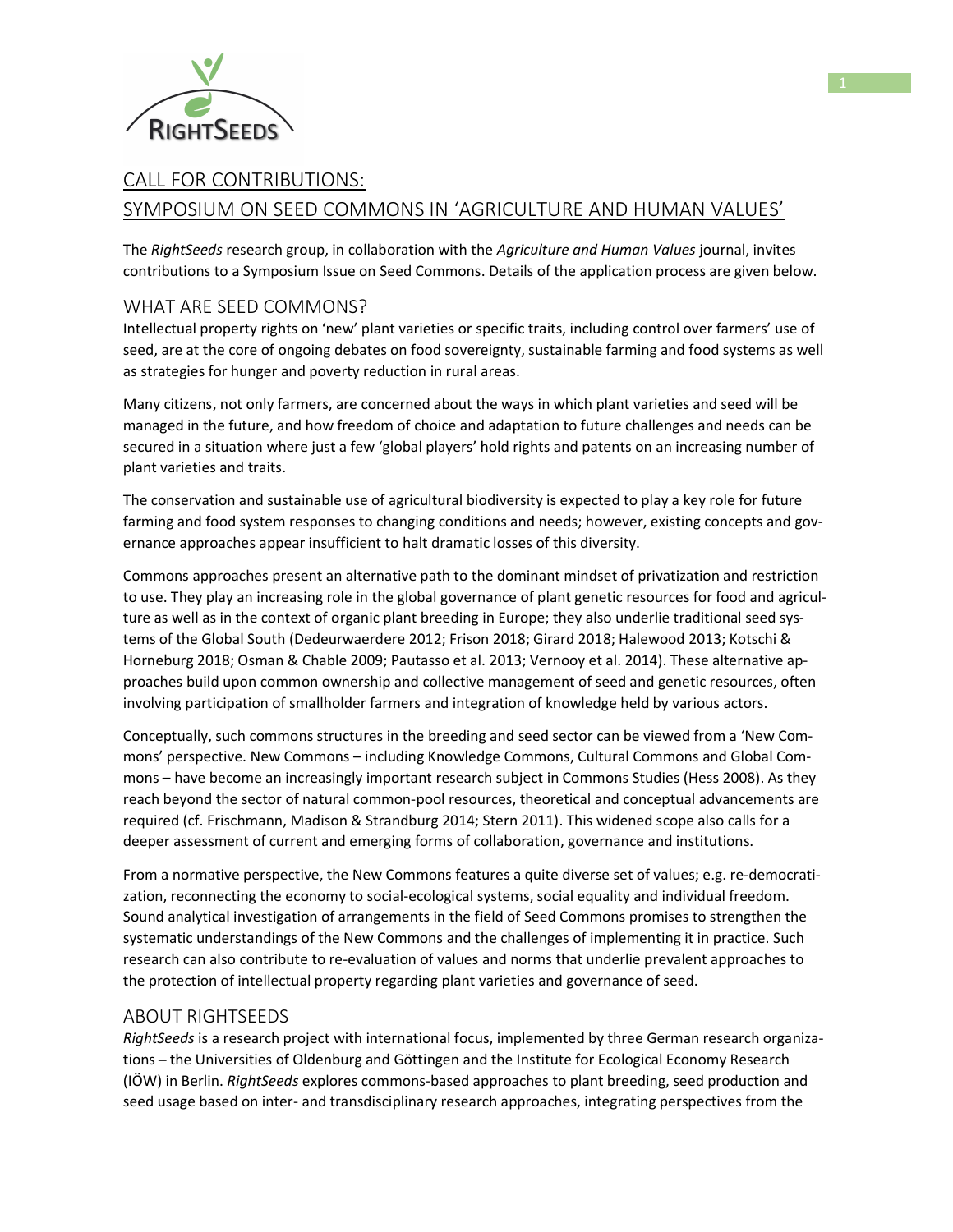

fields of economics, ecology, political science and philosophy and collaborating with seed initiatives, companies and NGOs in Germany and the Philippines.

As a first step towards exploring and connecting various research initiatives in this specific area of research, the RightSeeds project invited researchers who work on New Commons to an international thematic workshop, which was held June 6-8, 2018 in Oldenburg, Germany. The idea for organizing a 'Symposium' Issue on Seed Commons in a relevant scientific journal emerged at that meeting. The overall aim is to enhance the visibility of this important field of research and practice and to contribute to the development of its theoretical foundations.

More information: https://www.rightseeds.de/en/

### ABOUT THE JOURNAL

Agriculture and Human Values is the journal of the Agriculture, Food, and Human Values Society. The journal, like the society, is dedicated to an open and free discussion of the values that shape food and agricultural systems and the structures that underlie their current and alternative visions. It publishes interdisciplinary research that critically examines the values, relationships, conflicts and contradictions within contemporary agricultural and food systems and addresses the impact of agricultural and food related institutions, policies, and practices on human populations, the environment, democratic governance, and social equity. This journal provides an ideal 'home' for such a Symposium Issue.

The journal welcomes interdisciplinary research from sociology, anthropology, development, economics, geography, philosophy, environmental studies, health and nutrition science, crop and soil science, and other social and physical sciences; contributions may include empirical studies, qualitative research, theoretical discussions, case studies, literature reviews, policy analyses, in-the-field reports, and humanitiesbased inquiries.

Agriculture and Human Values is a member of the Springer 'family' of journals. There are no publication costs to publish in Agriculture and Human Values. Several options for open access publishing are available, including arrangements between the corresponding author's institution and Springer, Springer OpenChoice and Springer's self-archiving policy ('Green OA').

ISSN: 0889-048X (Print) 1572-8366 (Online) Impact: 2.568 (IF 2017); 3.348 (5 YR IF 2017); 1.610 (SNIP<sup>1</sup> 2017); 1.173 (SJR<sup>2</sup> 2017) Usage: 199,578 (downloads 2017) Availability: 1984 – 2019; 36 Volumes; 132 Issues

More information: https://link.springer.com/journal/10460; https://www.springer.com/philosophy/ethics+and+moral+philosophy/journal/10460

# TEAM OF EDITORS

Stefanie Sievers-Glotzbach is professor at the University of Oldenburg, Department of Business Administration, Economics and Law, and leads the research group RightSeeds, funded by the German Federal Ministry of Education and Research (BMBF). She holds a Ph.D. in Sustainability Sciences and a Diploma degree in Environmental Sciences, both from Leuphana University, Lüneburg. She was a researcher in the Ecological Economics group at Oldenburg University from 2012 to 2015, and the coordinator of the master program

 $\overline{a}$ 

<sup>&</sup>lt;sup>1</sup> Source Normalized Impact per Paper (SNIP)

<sup>&</sup>lt;sup>2</sup> SCImago Journal Rank (SJR)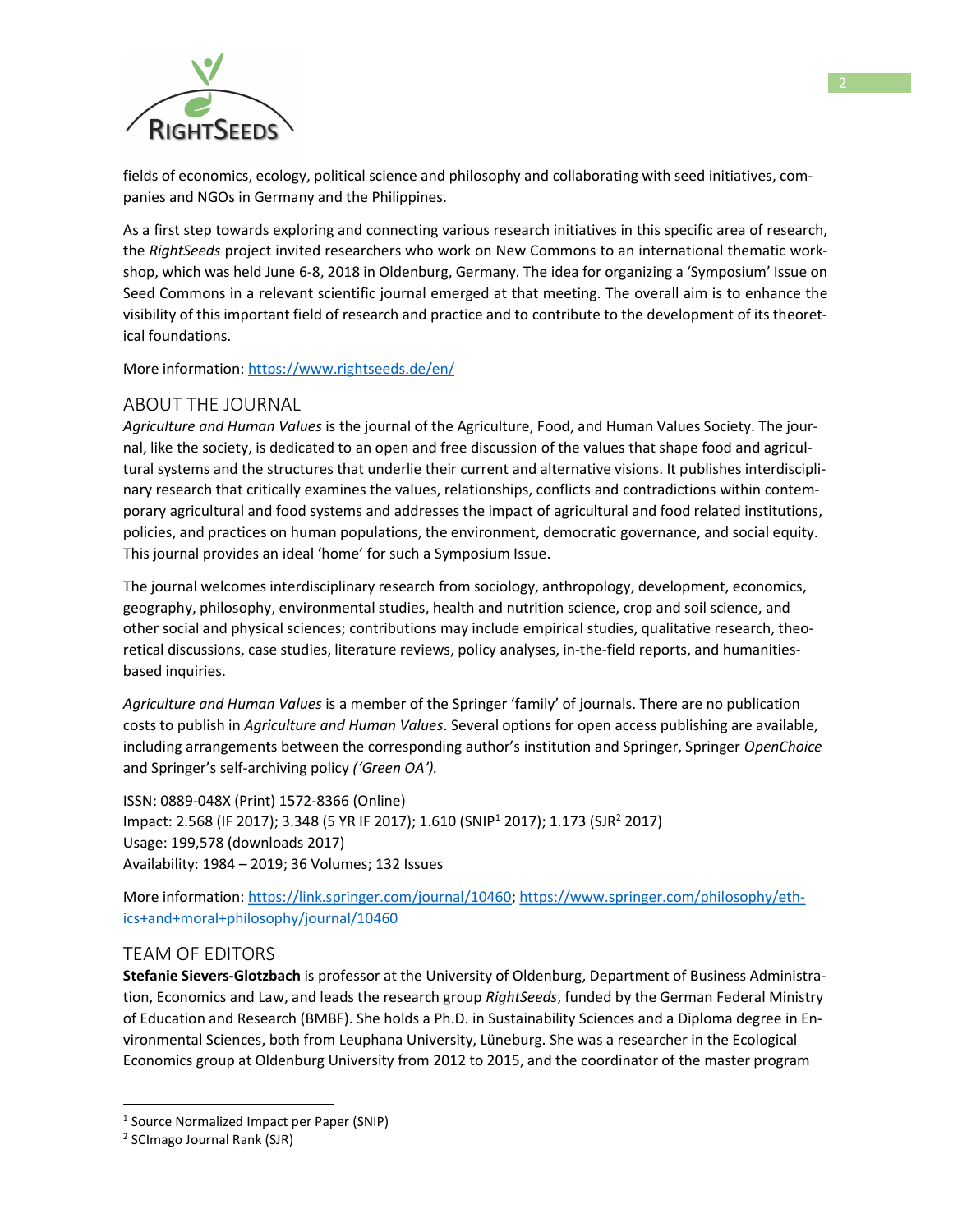

'Sustainability Economics and Management'. Her research interests include ecological, institutional and sustainability economics, sustainable development, environmental justice, and socio-ecological resilience research. Her present research focusses on commons as a governance model and its potential for social-ecological transformation.

Anja Christinck (Ph.D.) is an agronomist with specialization in agricultural social sciences and communication. Her scientific work focusses on participatory and transdisciplinary research on agrobiodiversity, plant breeding and seed system development in the context of international development-oriented agricultural research. She contributes to scientific policy advice on issues relating to intellectual property rights for plant varieties and seeds, human rights and rights of farmers through consultancies to the German Federal Parliament, various ministries, international donor organizations and FAO. Besides her thematic expertise, she has lengthy experience as an author, reviewer and editor of publications, conference proceedings and books.

These editors will work in close cooperation with the Journal's Editor-in-Chief, Prof. Harvey S. James Jr., University of Missouri, USA.

# DETAILS AND TIMELINE FOR APPLICATION

We invite contributions from a wide range of scientific disciplines, including:

- Conceptual perspective: Commons in the seed sector as a field of practical application of the New Commons, especially of Knowledge Commons and Global Commons.
- Philosophical perspective: Normative reasons and arguments for commons-based plant breeding and seed systems; reflection on the respective roles of research and technology in breeding and seed systems.
- Agro-ecological perspective: Impacts of commons-based breeding and seed systems on agrobiodiversity and ecosystem services.
- Socio-economic perspective: Organizational challenges in commons-based plant breeding and seed systems: successful knowledge integration, alternative (business) models for financing, protection from privatization, assessing the social-ecological outcome, etc.
- Policy/governance perspective: Positioning of commons-based breeding and seed initiatives in view of international and national policies and law, e.g. intellectual property rights; and polycentric governance of plant genetic resources.
- North-South perspective: Learning from experiences made with commons-based breeding and seed systems in various countries and contexts; differences and commonalities of global Seed Commons.

Priority will be given to applications of international and interdisciplinary research teams. Authors who wish to contribute are invited to apply by submitting short papers (6-8 pages) by e-mail (see address below) on or before 30 June 2019 and will be informed within four weeks if their contribution is accepted. The deadline for submission of full articles for peer review will be 31 October 2019.

Contributors are kindly asked to follow the journal's instructions for authors while preparing their manuscripts. The maximum amount of words for a manuscript (full paper) submitted to Agriculture and Human Values is 9000, excluding references, tables and/or figures.

#### Contact and information: Anja Christinck, E-mail: mail@seed4change.de; Skype: seed4change